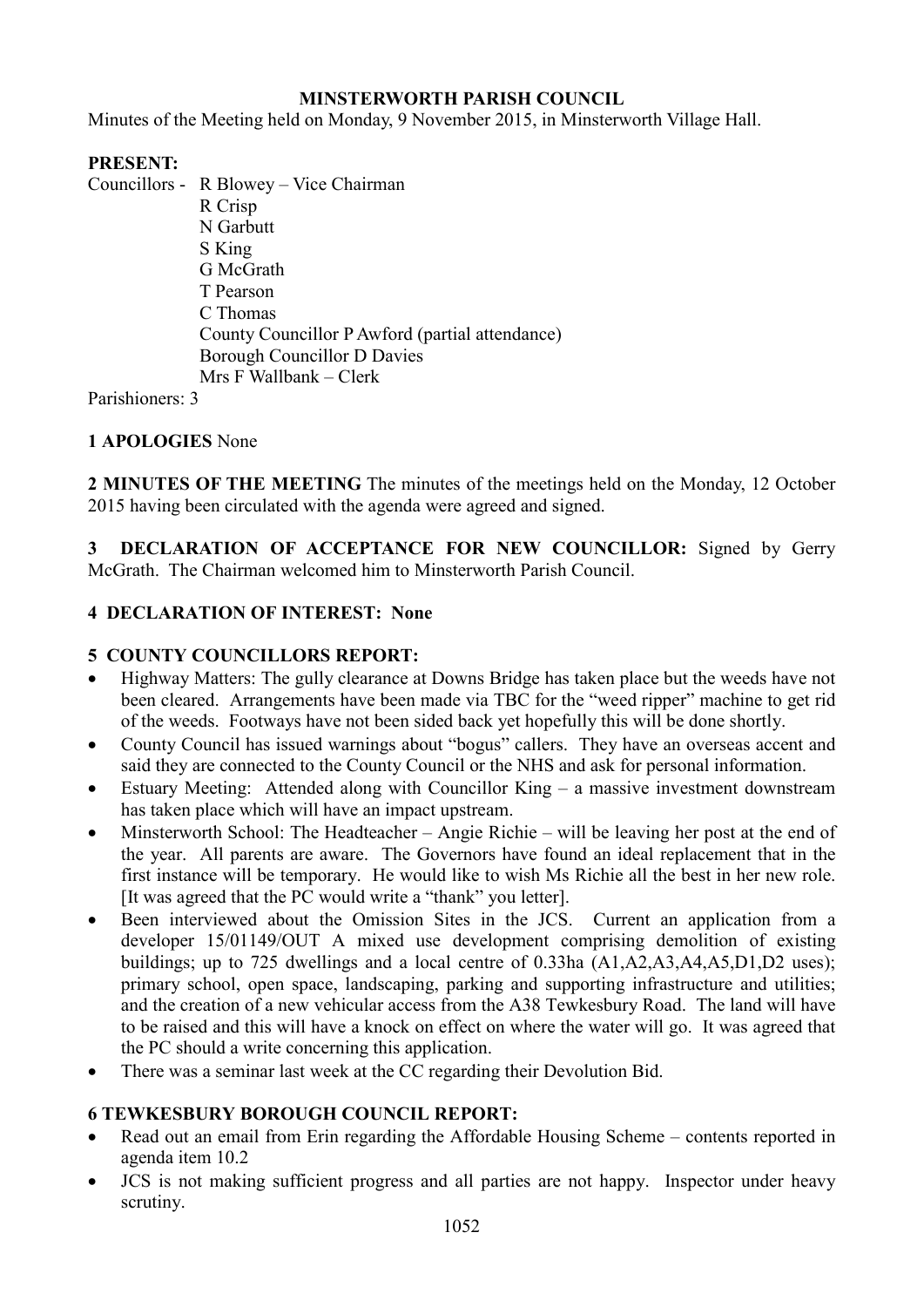# **7 PUBLIC COMMENT (MAX 10 MINUTES)** Received

## **8 PLANNING**

# **8.1 Applications:**

#### **8.2 TBC Decisions:**

#### **8.3 Appeals: None**

**Appeal Decision:** Chapel Cottage, Calcotts Green, Minsterworth: Single storey front extension – sunroom. The Planning Inspectorate dismissed the appeal.

## **8.4 Planning and Travellers:**

**Traveller Numbers: Enforcement Hygrove:** The Clerk reported that the Enforcement Officer, David Taylor had visited the site and met with the owner's agent. He confirmed that the levels of the site had been raised to level the field as it was undulating but no earth had been brought onto the site. Laurels had been planted around the boundary. David Taylor still had to check with the Planning Officer regarding the levels of the field.

**JCS GTTS Sites:** Update email from Ian Kemp has been circulated to the Councillors for their attention:

- The JCS Authorities have now supplied the Inspector with their Topic Paper on Gypsies and Travellers which he attached to his email. If the PC wishes to submit comments they have until Monday 7th December 2015. It was agreed that the Councillors would meet at Councillor Blowey's house on Monday, 16 November to formulate a response.
- Attached the Tewkesbury Gypsies, Travellers and Travelling Showpeople Assessment which the PC can comment.
- Asked if the Parish Council would wish to be considered to appear at any subsequent Hearings on this matter to advise him.

| 348.10                                   |         |                   |
|------------------------------------------|---------|-------------------|
| 19.60                                    | 328.50  | Cheque No: 101312 |
|                                          | 19.60   | Cheque No: 101313 |
|                                          |         |                   |
|                                          | 28.60   | Cheque No: 101314 |
|                                          |         |                   |
|                                          |         |                   |
|                                          | 71.71   | Cheque No: 101315 |
| GRCC – Mapping Event 23 October attended |         |                   |
|                                          | 70.00   | Cheque No: 101316 |
|                                          | £518.41 |                   |
|                                          |         |                   |

## **9. FINANCIAL MATTERS**

**9.1 Accounts for payment and receipts:** 

# **Receipts:**

**Total: £0.00 9.2 Financial Statement** for the month ended October 2015. Signed by Councillor Blowey.

**9.3 Precept for 2016/17:** The Clerk circulated a draft budget and took the Councillors through it. A few figures were adjusted and it was agreed that the Clerk should include the flood resilience expenditure. Circulate a revised budget at the December meeting.

#### **Any Other Financial Matters:**

**Transparency Code:** The Clerk reported that the Government has made available funds for Town and Parish Councils to comply with the Transparency Code in connection with the publication of